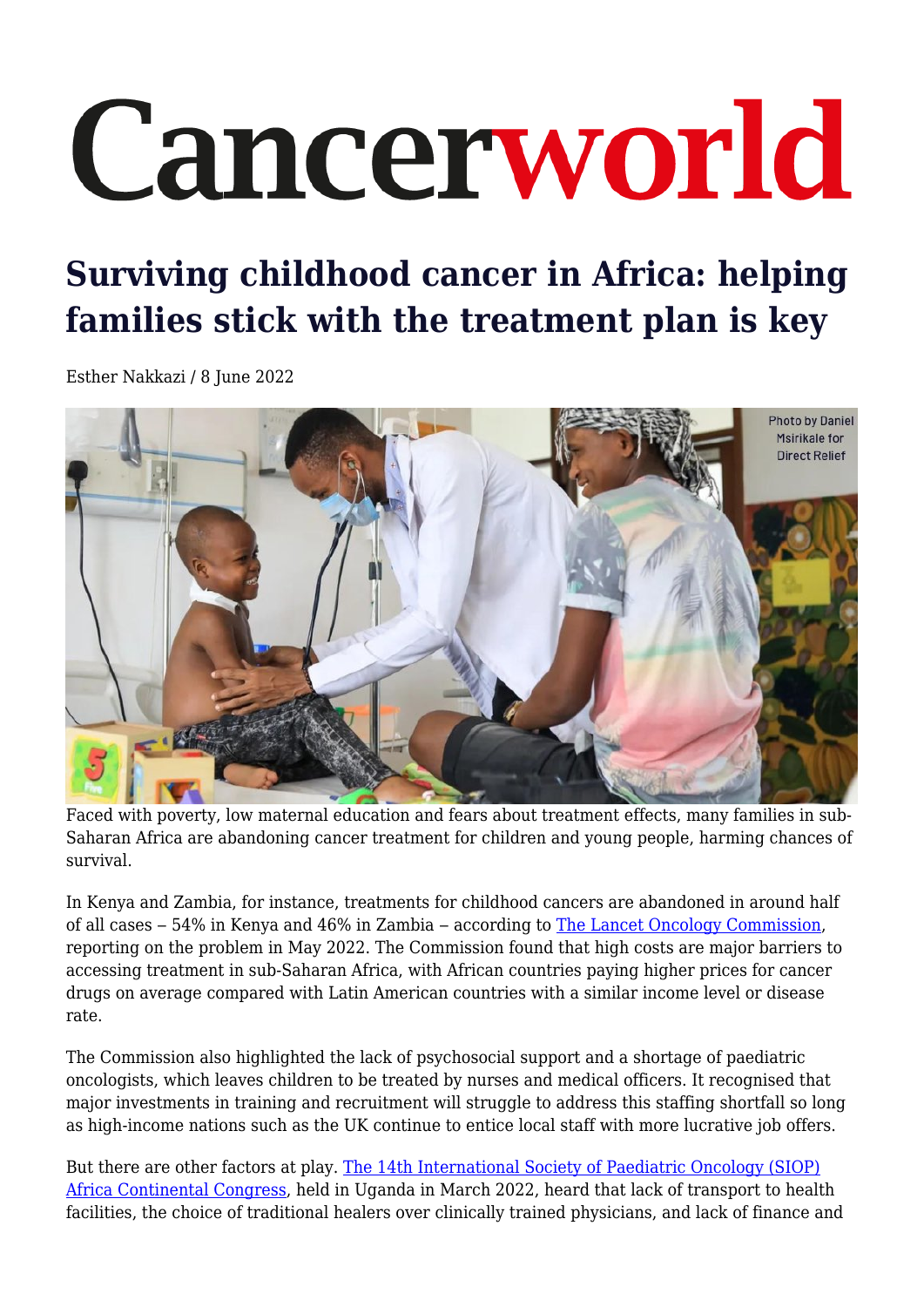information also play a part in treatment abandonment.

One of the speakers at the congress was Claire Atuhaire from Uganda, mother to a four-year-old child with leukaemia. "I don't think all these parents understand the big words the doctors tell them," she said. "I know that the doctors try their best to explain but… For example, when we were told that our child had cancer, we did not understand anything. I just stared at the doctor and heard only the word 'cancer'. Nothing else. I was just crying."

The case of John Mubiru (not his real name) was also presented at the conference. He first had tests for cancer when he was 17 years old, with a suspected cancer in his eye, which he then received treatment for.

### John's father was hesitant to continue treatment, because his son's tests results were not explained, and because of money worries

Then a fast-growing tumour developed on his leg. At a visit to the oncology department with his father two years later, John refused to have a confirmatory biopsy, saying his first biopsy had been very painful and he had been given no pain relief. He flatly refused further treatment.

John's father was also hesitant about continuing with treatment, because of frustration that the health workers did not explain the results of his son's tests, and because of money worries. John dropped out of treatment.

Megan Cruise, a psychosocial support advisor working with [World Child Cancer](https://worldchildcancer.org/) told the conference that the organisation's survey of families found that financial support and good food would be of most value to make child patients' stay in hospital comfortable. "They said financial support was critical and enabled them to treat their children. Families were also always mentioning the support they needed with nutrition."

Nicholas Benedicto Chaula, an eye specialist from Tanzania, said that most children come from poor families, and the cost of tests and treatments causes them to seek alternatives like herbal remedies. Retinoblastoma is one of the most common cancers in young children in sub-Saharan Africa and is often diagnosed late, necessitating eye removal.

"If you advise on amputation, say of a leg, that is different from removing an eye," said Chaula. "When I advise on removing an eye, the parents outrightly refuse because it's more about appearance and confidence, and a leg is more acceptable."

While conference participants agreed that psychosocial support could reduce rates at which cancer treatment are being abandoned, the professionals to provide it are not always available in African countries. "Our funders are eager to fund salaries of social workers, claiming they are affordable and their work is more measurable," said Mawethu Bell, a social worker at [CHOC Childhood Cancer](https://choc.org.za/about-choc-childhood-cancer-foundation/) [Foundation,](https://choc.org.za/about-choc-childhood-cancer-foundation/) South Africa. "They also have been around for a while compared to a psychologist or a play therapist, for instance."

#### "There's lack of awareness and less emphasis placed on